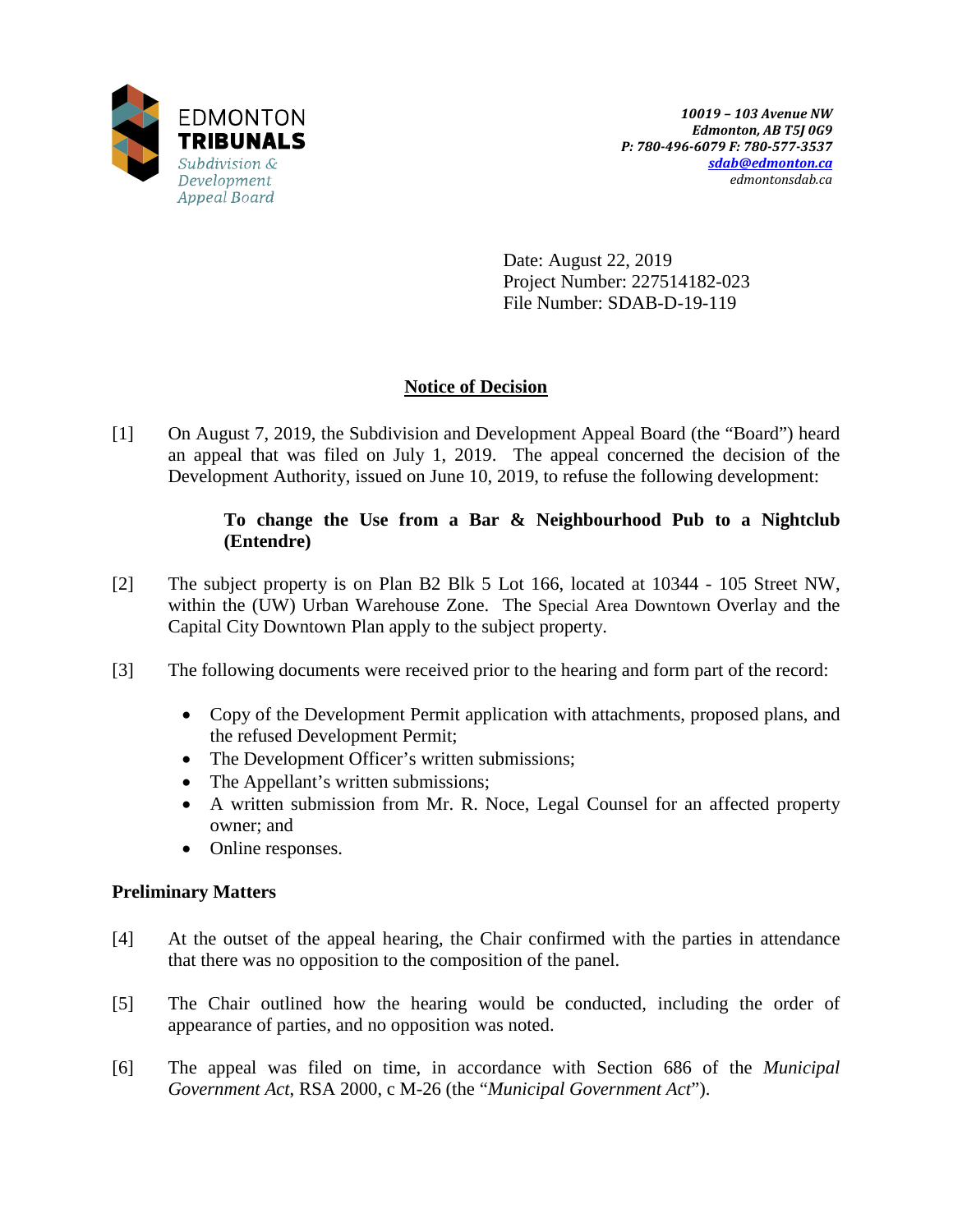[7] The Chair advised that the hearing would proceed in the absence of the Appellants based on the written reasons that were provided when the appeal was filed.

#### **Summary of Hearing**

- *i) Position of the Appellant, 1966318 Alberta Ltd. based on their written reasons for appeal:*
- [8] The City has provided us with a permit to operate a Bar and Neighbourhood Pub and as of recent, issued our business with a cease order to sop operations immediately. The calculation provided in the reasoning for the cease order is inaccurate and not consistent with the initial calculation performed when first obtaining this permit. With this, we are compliant with Bar and Neighbourhood Pub Zoning – We operate under the permitted (allowed) use of "Bar & Neighbourhood Pub". Zoning and Development will not give us the opportunity to rectify any of their calculation issues (ex. To make changes according to what they expect) and therefore left us with only one choice – apply for a "Nightclub" development permit. The city would like for this to happen so that we are forced to be a discretionary use and no longer a permitted use development permit. Noise is not exclusive to the Nightclub use. Operations of a bar and neighbourhood pub and even a restaurant these days will include a DJ, louder music levels, dancing, etc.
	- *ii) Position of the Development Officer, Mr. I. Welch and Mr. M. Gunther, representing the Law Branch:*
- [9] This is an unusual situation because this establishment was recently issued a Stop Order to cease the Nightclub Use immediately as well as the Bar and Neighbourhood Pub Use until the site was in compliance.
- [10] The issuance of the Stop Order was appealed and subsequently upheld by the Board. In their decision, SDAB-D-19-101, the Board determined that the subject site was operating as a Nightclub and not in compliance with a previous approved development permit that was issued for a Bar and Neighbourhood Pub.
- [11] The development permit application was refused because the scale and scope of the proposed Nightclub will have an undue and negative impact on adjacent and surrounding residential uses with respect to noise and general disruption based on numerous complaints that were received from adjacent residences regarding the operation of the subject development over the past 18 months.
- [12] This reason is supported by the previous decision of the Board, SDAB-D-19-101, specifically paragraph [38] which states that "Since Entendre opened there have been 34 Bylaw complaints regarding noise. The first complaint was received on December 1, 2017 and the most recent complaint was received on March 26, 2019".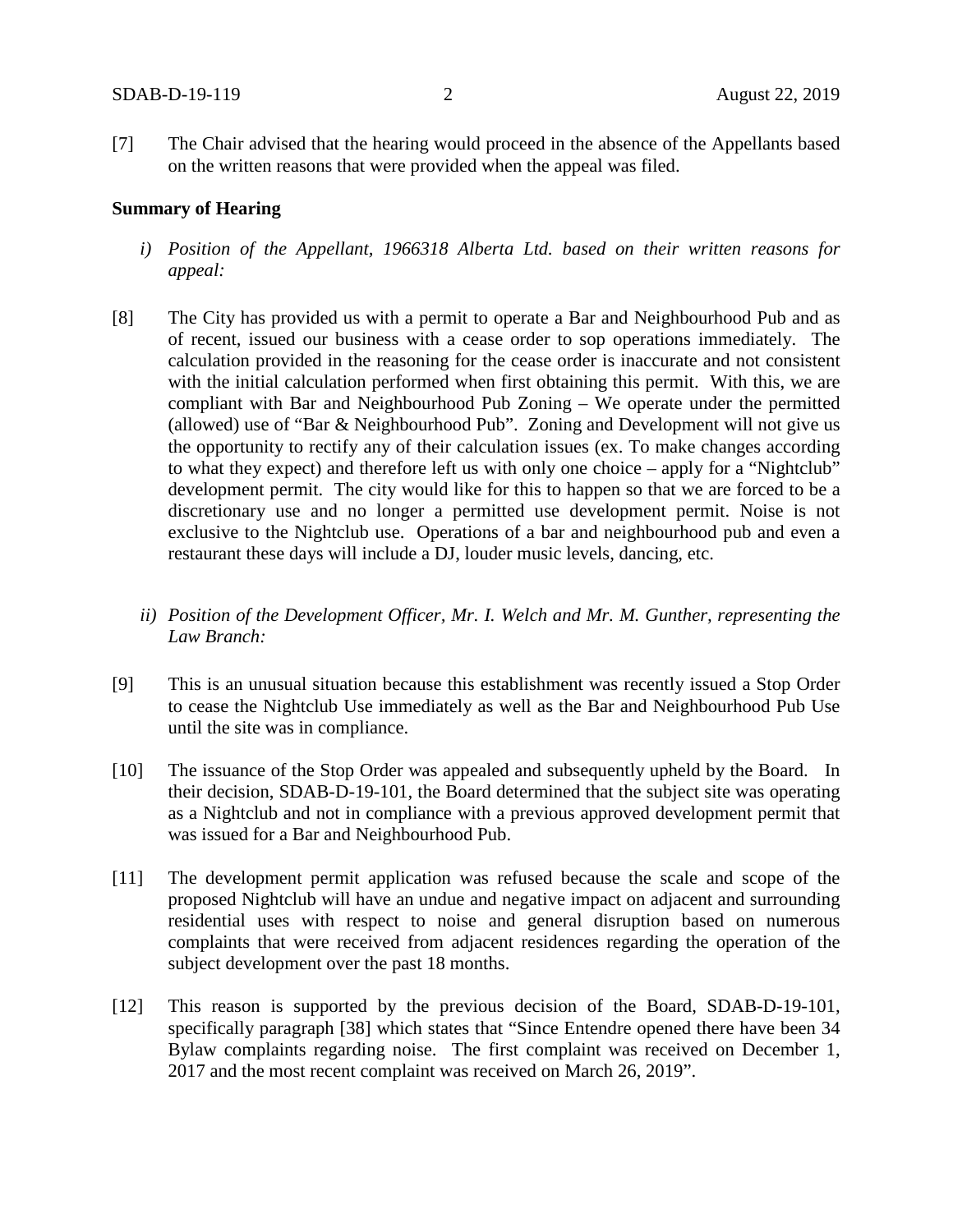- [13] Numerous letters and emails were received from residents of neighbouring residential buildings for the previous appeal of the Stop Order as well as this appeal. It was noted that complaints were received from residents of all of the major residential towers located within a one block radius of the subject site which provides valid grounds for concern.
- [14] The second reason for refusal was that the proposed development does not comply with Policy 7.10 of the Capital City Downtown Plan which states that "in order to protect downtown residential areas from the impacts of bars, neighbourhood pubs and nightclubs, these uses will be controlled through zoning regulations that stipulate location and maximum size". Policy 7.8, a Collaborative Approach to a Vital Entertainment Environment, requires the adoption of a mix of strategies around responsible hospitality to ensure the night time entertainment environment in Downtown is safe and conducive to enjoyment and positive social interaction and does not cause undue discomfort to neighbouring residents. In the Urban Services Zone, a Bar and Neighbourhood Pub for less than 100 occupants and 120 square metres of Public Space is a Permitted Use. Bars and Neighbourhood Pubs for more than 100 occupants and 120 square metres of Public Space and Nightclubs, are Discretionary Uses.
- [15] Even though the proposed development complies with all of the development regulations pursuant to section 910.11, the development permit application was refused in order to protect the surrounding residential developments to comply with Policy 7.10 of the Capital City Downtown Plan.
- [16] Section 687(3)(a.2) of the *Municipal Government Act* states that "in determining an appeal, the subdivision and development appeal board, subject to section 638, must comply with any applicable statutory plans." Using the similar standards of review required by the Board provides consistency in the review process.
- [17] Based on the history of the site, the history of the development and the overwhelming opposition of residents that was evident at the hearing of the Stop Order appeal, it was his opinion that the proposed Nightclub, a Discretionary Use, is not appropriate at this location.
- [18] Mr. Welch and Mr. Gunther provided the following information in response to questions from the Board:
	- a) Even though the proposed development complies with the development regulations for this Zone and is listed as a Discretionary Use, it is not in keeping with Policy 7.10 of the Capital City Downtown Plan to protect downtown residential areas from the negative impacts of Bars, Neighbourhood Pubs and Nightclubs.
	- b) Mr. Gunther agreed that the definition for a Bar and Neighbourhood Pub and a Nightclub are very similar. However, a Nightclub Use includes dance clubs, cabarets, nightclubs, lounges, neighbourhood pubs and bars, beverage rooms and cocktail lounges. The definition of a Bar and Neighbourhood Pub includes neighbourhood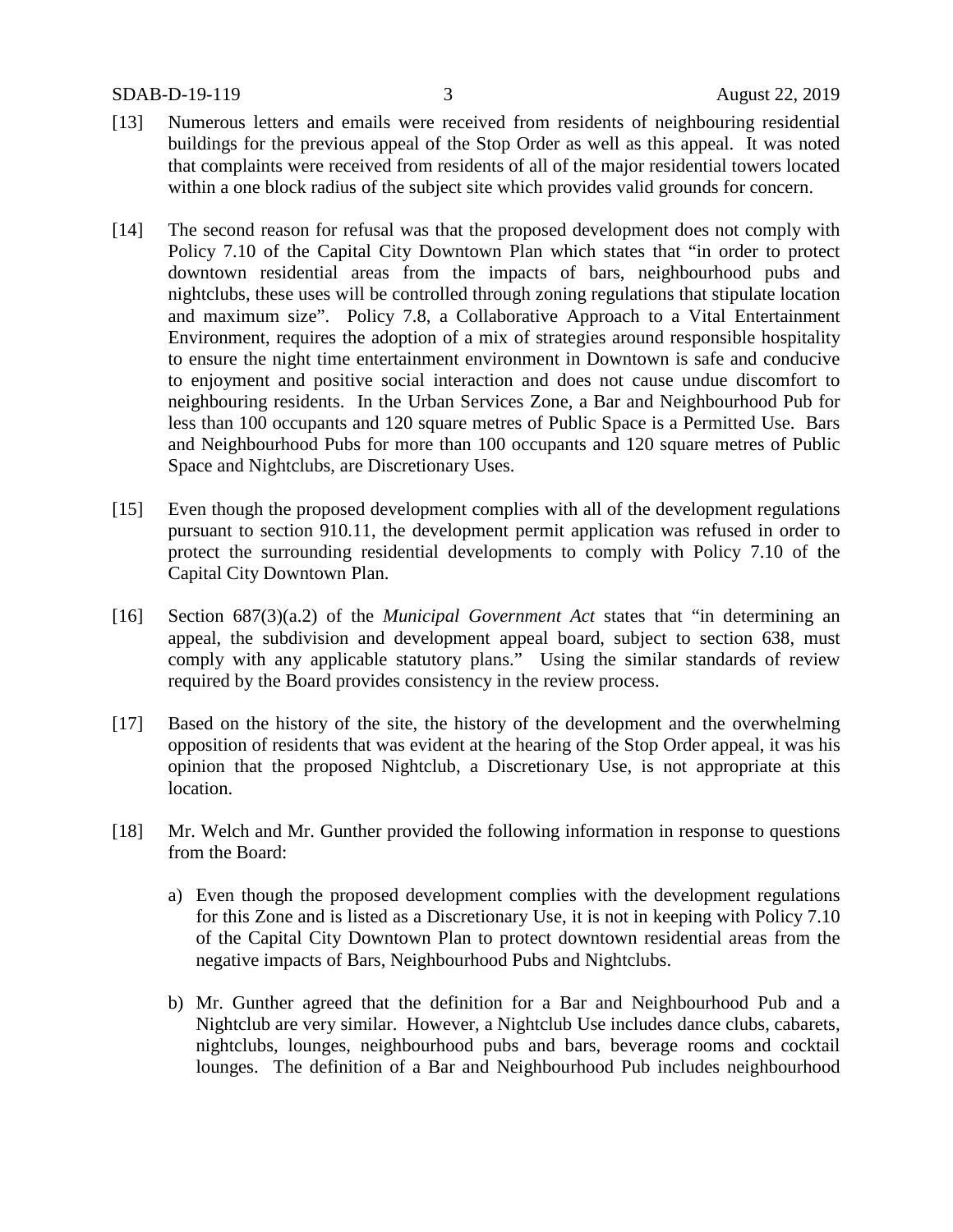pubs, bars, and cocktail lounges. It does not include a Nightclub because it is a more intensive and impactful use.

- c) The development permit application indicates that the proposed business activities that will be inside the building are liquor service and dancing. This constitutes a dance club which appears to have been operating at this location for some time without a development permit.
- [19] The more intense Nightclub Use is not appropriate at this location.
	- *iii) Position of Affected Property Owners*

## *Ms. J. Cairo and her Legal Counsel, Mr. R. Noce*:

- [20] Photographs were referenced to illustrate the location of the condominium unit that is owned by Ms. Cairo in the building located immediately north of the subject site. The building is comprised of a two storey podium and residential tower. The main floor is comprised of commercial uses and the second floor is residential. The entrance to the Nightclub is located immediately below the balcony of Ms. Cairo's unit.
- [21] Mr. Noce noted that the development permit was refused on June 10, 2019 and the appeal was filed on July 1, 2019. However, an email was sent from the Subdivision and Development Appeal Board office to the Appellant on July 2, 2019 because reasons for the appeal had not been provided. Technically this would mean that the appeal was filed late. In addition, the non-appearance of the Appellants at this hearing sends the message that they do not care about the costs and inconvenience that they have caused their neighbours.
- [22] Ms. Cairo purchased her unit in 2014 and resided there until October, 2018 when she was forced to move out because of the impacts of this business. She is unable to sell or rent her unit. She did finally find someone that was willing to rent her unit but they only lasted one night. All attempts to sell the unit have been unsuccessful. The unit is currently on the market and Ms. Cairo is hopeful that it will be sold even if the sale results in a loss of \$100,000.
- [23] After she learned about the proposed development, she expressed her concerns about the potential impact on property values but was assured that it was not going to be a Nightclub. On opening night, the noise was horrific and her son moved out the following day. She continued to make continuous complaints to her Councillor and Bylaw Enforcement.
- [24] She would regularly drive across the city to sleep at her daughter's house because she was not able to sleep in her unit. She would often go to bed in her unit and be able to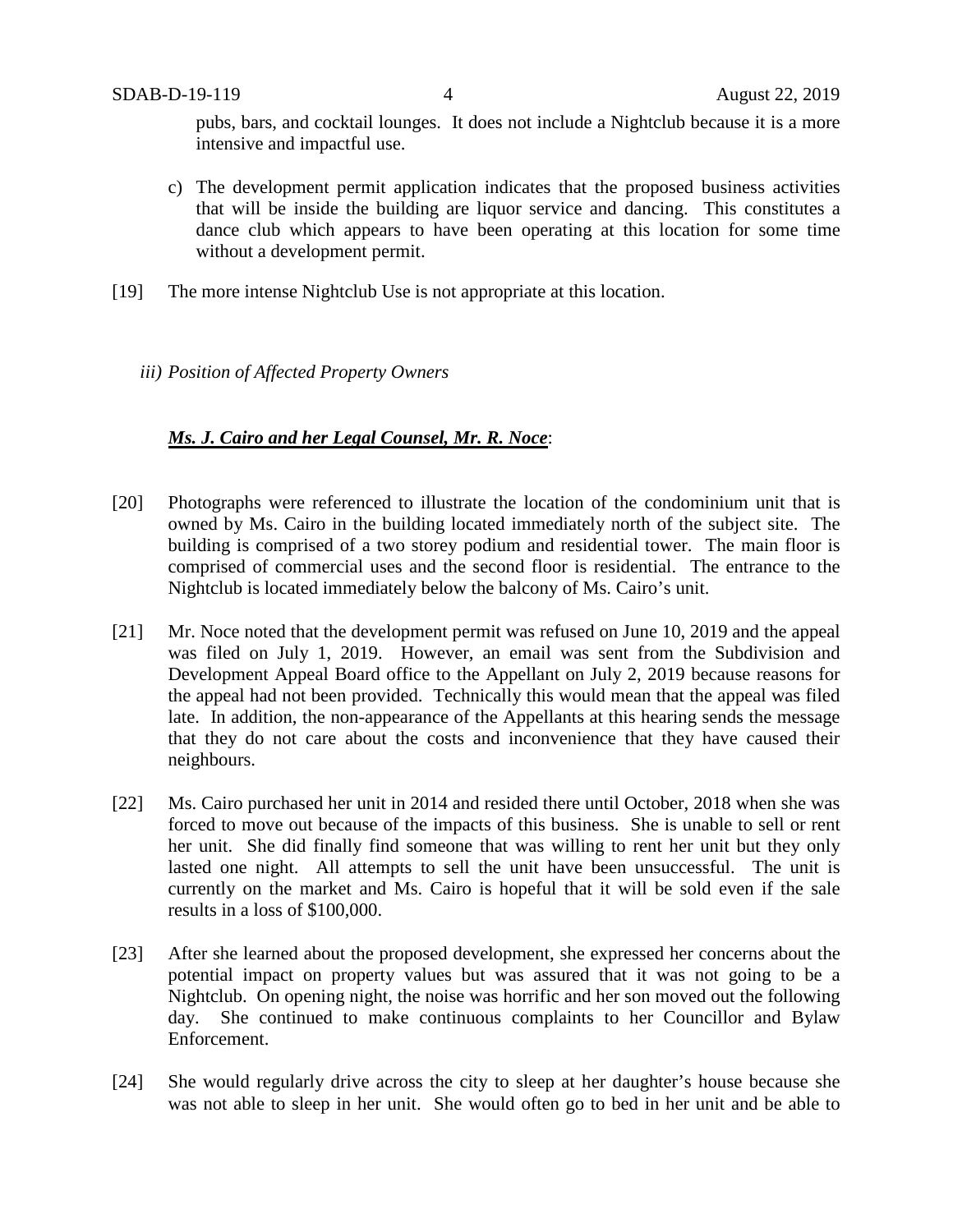sleep until 10:00 or 11:00 pm. After she was awakened, she would drive to her daughter's house to sleep for the rest of the night. She was still working at the time and was required to use her sick time and vacation time in order to cope with the situation.

- [25] She is currently renting a house because she cannot live in her condo. The proceeds from the sale of her unit that may or may not be finalized at a loss will not be enough to allow her to purchase another house. The operation of a Nightclub from this location has impacted every aspect of her life.
- [26] Ms. Cairo and all of the other residents know what the impacts of this development will be. There is absolutely no speculation about what the impacts of approving a Nightclub as a Discretionary Use at this location in a densely populated residential area will be.
- [27] The Appellants do not have any intention of addressing the problems. She moved downtown when Rogers Place was under construction and after it opened it did not impact the use or enjoyment of her condominium. However, the operation of this business has resulted in her decision not to reside in her condo unit because her quality of life means more than the money that she will lose.
- [28] Mr. Noce acknowledged that there will be competing opinions when dealing with a Discretionary Use and it is then up to the Board to consider those opinions and make a decision. In this case, it is evident that the Appellants have been bad neighbours by ignoring the development permit that was issued for a Bar and Neighbourhood Pub and, in fact, operating a Nightclub.
- [29] The impact of this on the residents in this area has been real. There is no speculation regarding the impact of this establishment on the neighbours. Ms. Cairo has not lived in her condominium since October 2017, is unable to sell it or rent it and she has suffered a significant financial loss.
- [30] The Court of Appeal decision, *Rossdale Community League (1974) v. Edmonton (Subdivision and Development Appeal Board)*, 2009 ABCA 261 was referenced. This decision provides direction to the Board when dealing with an appeal for a Discretionary Use. Specifically paragraph [14] which states:

The object and purpose of a discretionary use is to allow the development authority to assess the particular type and character of the use involved, including its intensity and its compatibility with adjacent uses.

- [31] The Development Authority and the Board are both required to exercise appropriate discretion to assess the use with respect to adjacent uses.
- [32] Ms. Cairo is the most affected of all the neighbouring residents. The Appellants filed their appeal late and did not attend the hearing. The evidence provided is that they broke the law by operating a Nightclub without a valid development permit. They also did not comply with the Class A permit that was issued for a Bar and Neighbourhood Pub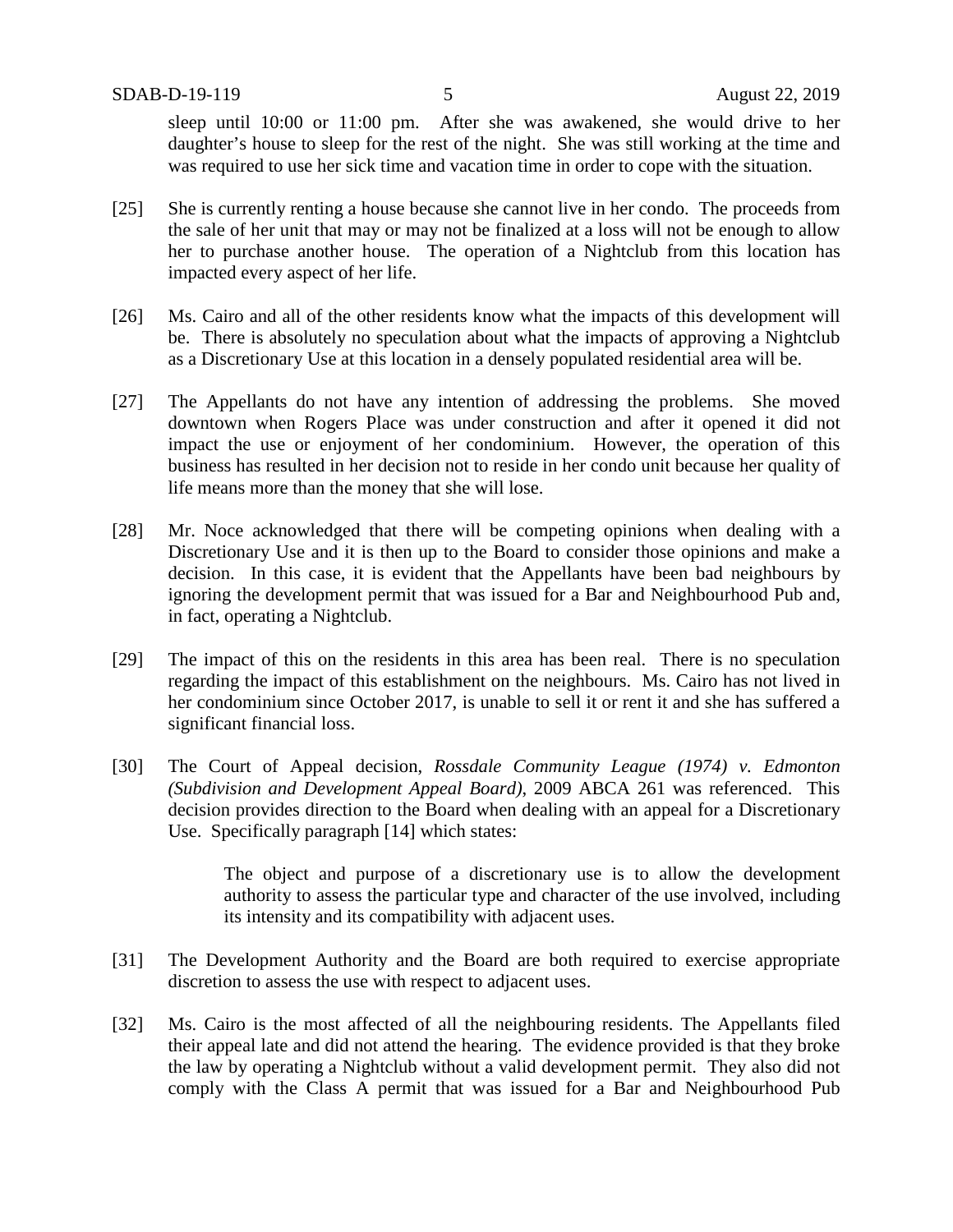because the establishment had more Public Space than was allowed for this Permitted Use.

- [33] When the Class A Permit was issued there was no right of appeal because the threshold for Public Space was not exceeded. However, at the previous hearing for SDAB-D-19- 101 the Board determined that they did not comply with the development permit that was issued for a Bar and Neighbourhood Pub Use and were, in fact, operating a Nightclub.
- [34] Mr. Noce adopted the reasons for refusal outlined in SDAB-D-19-101 as part of his submission.
- [35] Mr. Noce and Ms. Cairo provided the following information in response to questions from the Board:
	- a) The subject site was vacant for many years and she did not experience any problems in the first three years that she lived in her condominium.
	- b) It was acknowledged that condominium prices have fallen throughout the city and no definitive evidence could be provided that the \$100,000 loss to Ms. Cairo is solely the result of the Nightclub. However, the existence of the Nightclub does impact her ability to market her unit and Ms. Cairo confirmed that the stated reason provided to her real estate agent by prospective buyers is the operation of the adjacent Nightclub.

## *Mr. Panesar:*

- [36] He summarized his letter of opposition and provided the following information:
	- a) His condominium is located directly across the street from the Nightclub at street level. The noise, music disruption and loitering from the front doors of this establishment has had a very negative impact since it opened.
	- b) He made the choice to move downtown in 2001, being fully aware that increased noise was part of that choice. He moved into this building in August and has witnessed the complete transformation of the downtown core, including the construction of Rogers Place. While Rogers Place events have changed the neighbourhood, the majority of events are over by 10:00 or 11:00 p.m. and people are not drunk or disorderly and do not loiter for hours into the early morning when leaving the building.
	- c) The noise disruptions caused by the Nightclub impact neighbouring residents between midnight and 4:00 a.m. on the weeknights when the establishment is open. The business typically opens between 10:00 and 11:00 p.m. and the single, concentrated source of noise and disruptions continues until past 3:00 a.m., including weeknights.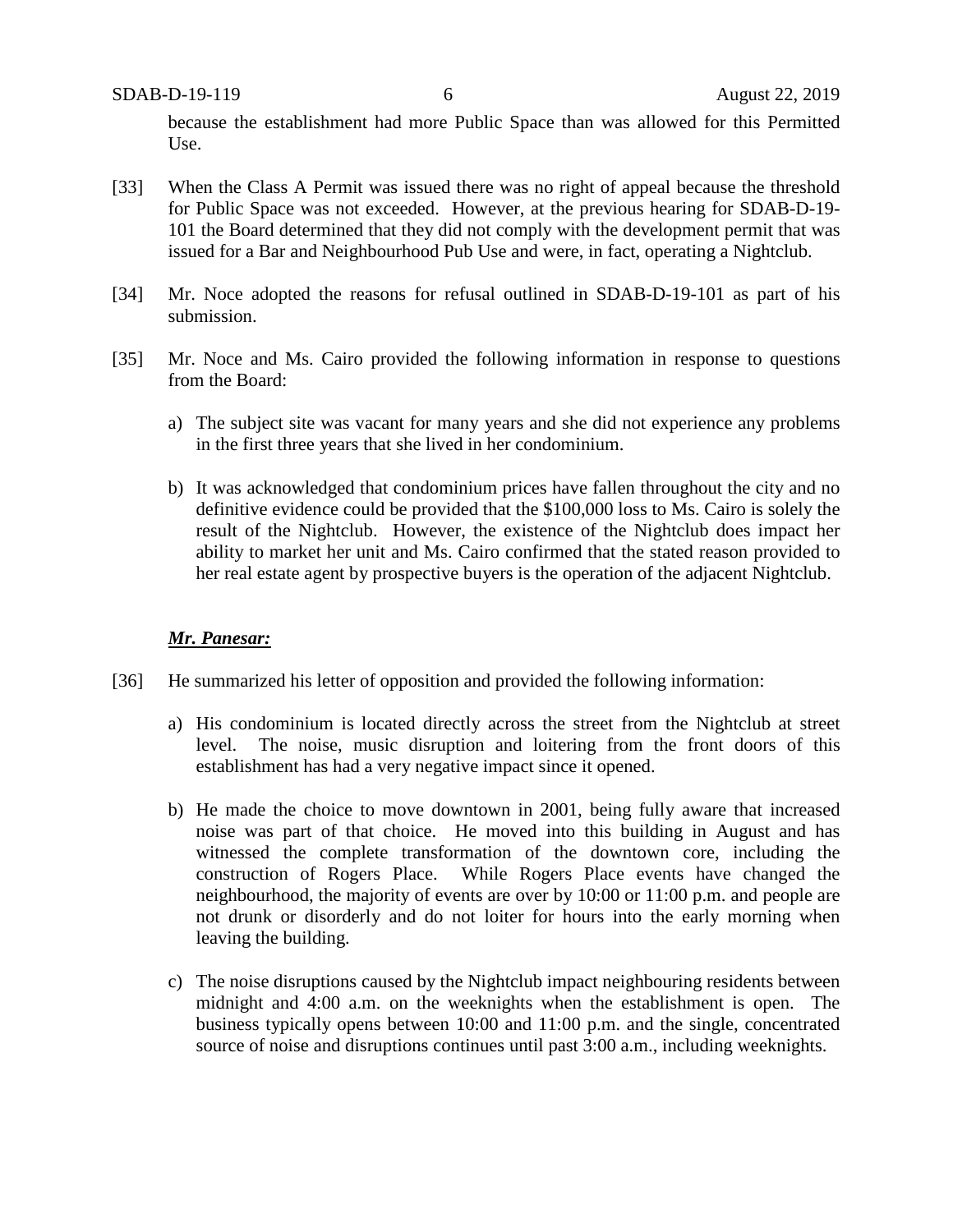- d) He and his wife have regularly been forced to sleep elsewhere on weekends for over a year. It has been his observation that this establishment has never operated as a Bar and Neighbourhood Pub but rather it has always been operated as a Nightclub.
- e) There is noise that you can hear and noise that you can feel. Noise generated from the operation of this business includes people screaming and talking loudly as well as noise from loud music, specifically the bass.
- f) He and his neighbours have filed many complaints with 311 when their sleep has been interrupted because of loud music or large assemblies of people outside the front entrance fighting and shouting. It is not uncommon to have a disruption every few minutes for several hours. The business has been mysteriously closed for the past week and he has been able to experience the first uninterrupted sleep in years.
- g) It is difficult to understand how it might be reasonable to allow the desires of one entity downtown to have more rights than the impact they are causing hundreds of residents in all of the buildings surrounding the site. If the City wishes to have residents live and work downtown, this development permit should be refused.

## *Ms. Wanke*:

- [37] She indicated that she was speaking in her role as Board President for the Fifth Street Lofts condominium Corporation Board as well a resident of the building.
- [38] Fifth Street Lofts is located across the street from the subject site.
- [39] The residents were excited when they were initially informed by the owners and developers that a Bar and Neighbourhood Pub would be opening at this location. However, it soon became clear from the marketing for the business that this was never the intent and that a Nightclub was planned for this location.
- [40] The Nightclub has operated on Thursday, Friday and Saturday evenings since it opened. The business typically opens around 8:00 p.m. and does not close until 3:00 a.m. Residents experience the most disruption when patrons are leaving the Nightclub in the early morning hours and loiter outside the building and in the parking lots.
- [41] Complaints were lodged with 311 but they were advised by Bylaw Enforcement Officers that their power was limited because the business had a valid development permit for a Bar and Neighbourhood Pub. Therefore, they required proof that the business was not operating as a Bar and Neighbourhood Pub. They have been dealing with this issue for the past two years and the first positive result they have experienced is when the Board upheld the Stop Order that was issued.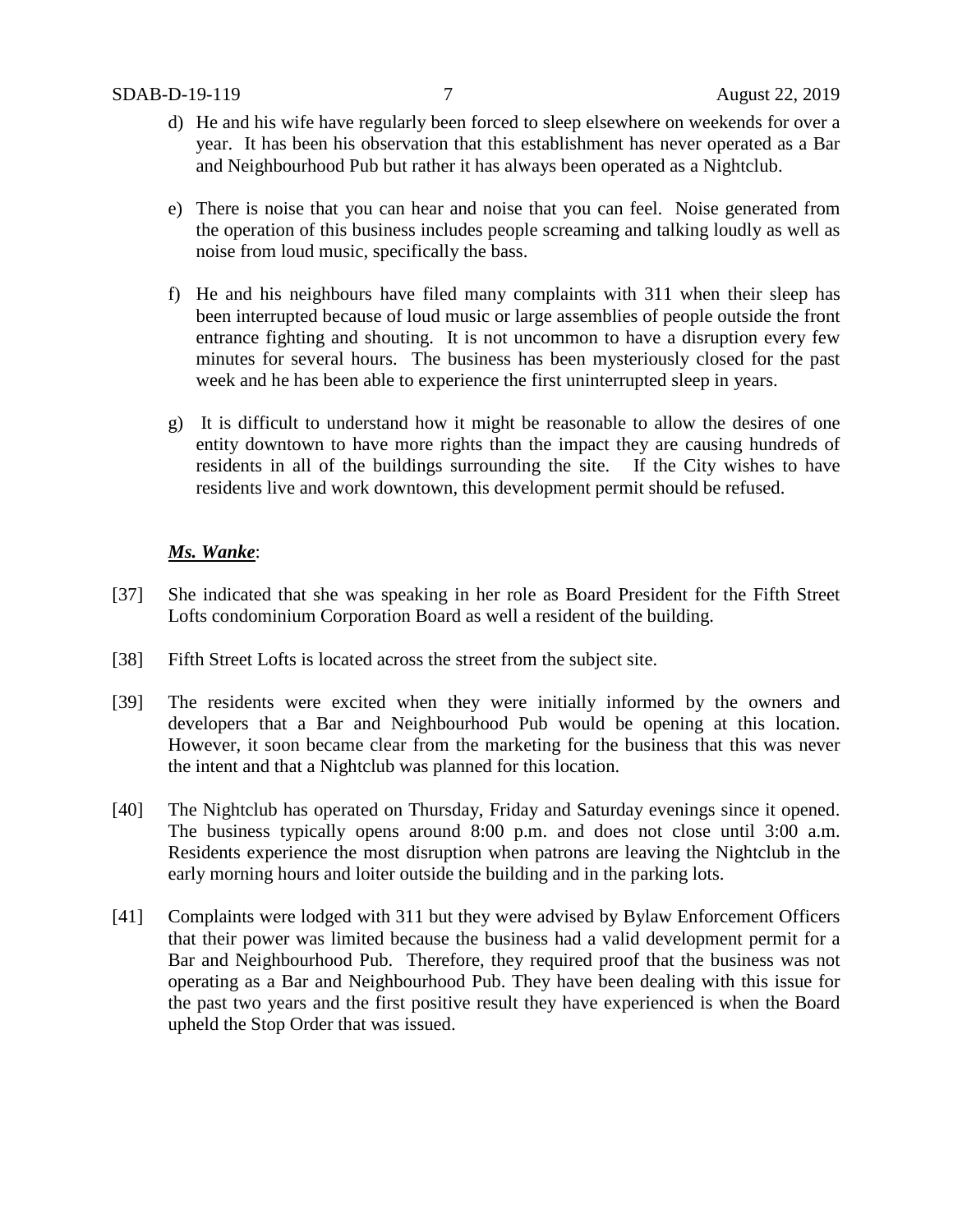- [42] As the building located directly across the street from the Nightclub, with ground level units, their operations significantly impact the quality of life and to a certain degree the safety of their residents.
- [43] She moved into this building over 10 years ago when the site of Rogers Place was a parking lot and was aware of the impacts of living downtown. The development and operation of Rogers Place has barely had any impact because patrons attend events and then leave the area. The opposite is true for Entendre which has more impact on the residents of this area than Rogers Place.
- [44] This business has operated in bad faith from the time that it opened and has had a significant impact on residents of the surrounding buildings. Residents have been encouraged to contact 311 to register their complaints. However, after over a year of no change to the operation of the business, many residents have resigned themselves to regularly being woken up on the weekends.
- [45] Meetings have been held with residents of other buildings in the area and the city in an attempt to remedy this situation with limited success. Therefore, the Board was asked to refuse the development permit to change the Use from Bar and Neighbourhood Pub to a Nightclub.

### *Ms. Mann*:

- [46] She lives next door to Ms. Cairo and has experienced many of the same impacts.
- [47] She purchased her unit in May 2017 and subsequently was notified that a Bar and Neighbourhood Pub was planned for the subject site. She realized that experiencing a certain amount of noise came along with living downtown.
- [48] However, opening night for the Nightclub was horrifying. She could hear and feel the bass from the loud music until 3:00 a.m. Since the Stop Order was issued and the business has shut down, she has been able to sleep through the night without be awakened at 3:00 or 4:00 a.m. However, in some ways her life will never be back to normal because of the ways this business has severely impacted her life both emotionally and financially.
- [49] In response to a question, Ms. Mann advised the Board that the operation of the adjacent Restaurant has never been part of the noise problem.

### **Decision**

[50] The appeal is **DENIED** and the decision of the Development Authority is **CONFIRMED.** The development is **REFUSED.**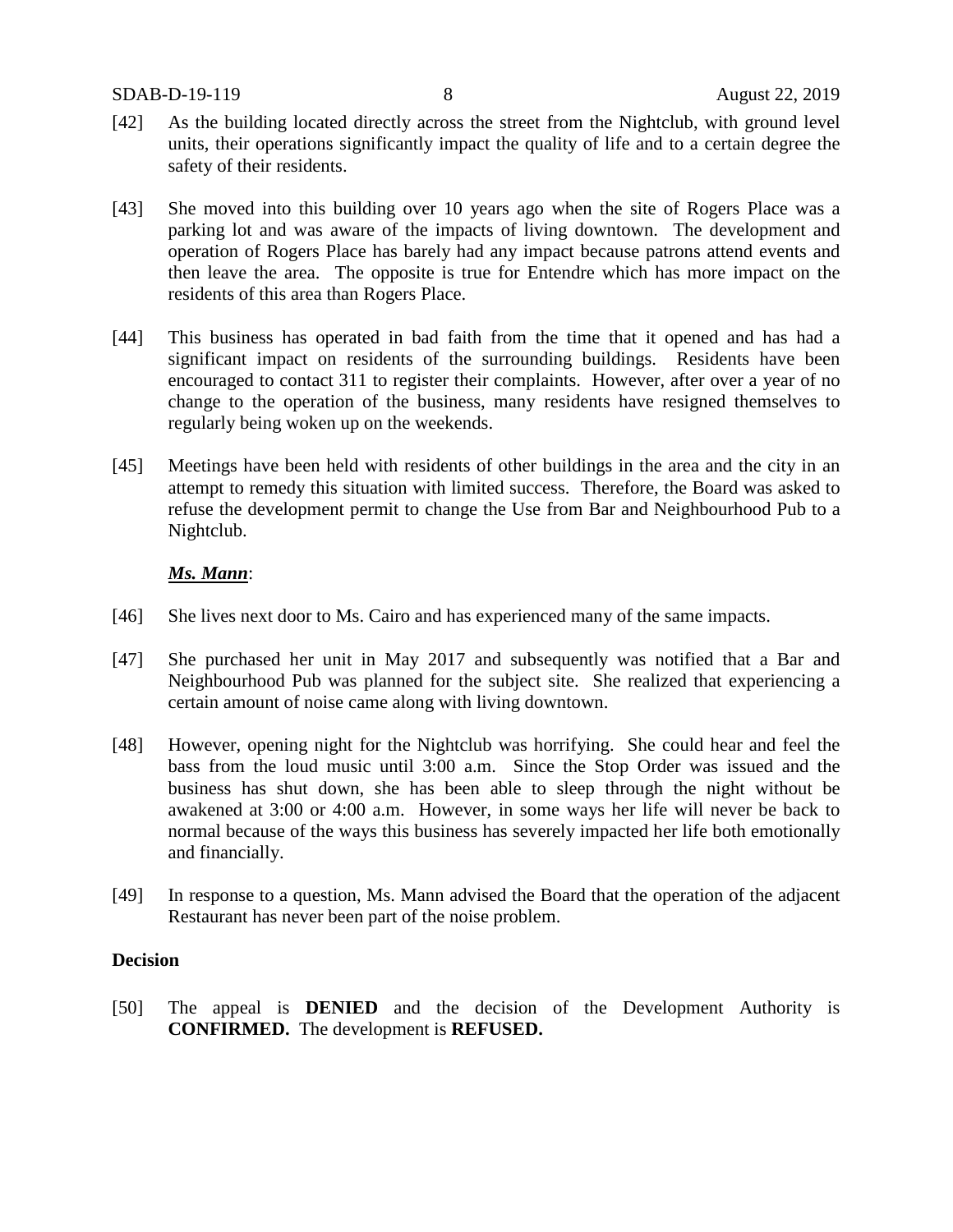#### **Reasons for Decision**

- [51] A Nightclub, that does not exceed 200 occupants and 240 square metres of Public Space if the Site is adjacent to or across a Lane from a Residential zoned Site, is a Discretionary Use in the (UW) Urban Warehouse Zone, pursuant to section 910.11(3)(r) of the *Edmonton Zoning Bylaw*.
- [52] The Board notes that the proposed development complies with all of the development regulations pursuant to section 910.11 of the *Edmonton Zoning Bylaw*.
- [53] The issue before the Board is to determine whether or not the proposed Discretionary Use is reasonably compatible with surrounding land uses. The Court of Appeal set out the test for assessing the suitability of Discretionary Uses in *Rossdale Community League (1974) v Edmonton (Subdivision and Development Appeal Board),* 2009 ABCA 261. Specifically paragraph [14], which states:

The object and purpose of a discretionary use is to allow the development authority to assess the particular type and character of the use involved, including its intensity and its compatibility with adjacent uses.

- [54] This appeal of a development permit refusal is subsequent to a previous decision of the Subdivision and Development Appeal Board, SDAB-D-19-101, issued on July 12, 2019 which upheld the issuance of a Stop Order that had been issued to cease the Nightclub Use. In rendering the decision, the Board found that a Nightclub had been operating from this location for some years without a valid development permit. The evidence provided in the appeal hearing for SDAB-D-19-101 was submitted by Legal Counsel for one of the affected parties in the written submission provided for this hearing. As a result, the Board has the ability to assess very directly both the intensity of the Nightclub Use and its impact on existing adjacent uses.
- [55] The existing adjacent Uses include a residential Use in an abutting building located immediately north of the subject site as well as a residential Use including ground floor residential Uses located immediately east of 105 Street from the subject site.
- [56] The Board heard similar evidence form residents of both buildings, including the President of the Condo Board for the building located across the street. Their evidence was that the Nightclub Use involves very loud and intense music that starts at 10:00 p.m. and continues to be impactful through to 3:00 a.m., every week from Thursday to Sunday. The residents have lodged complaints because of the noise caused by the loud music emanating from the Nightclub but more particularly the noise that accompanies line ups, and the constant egress to and from the Nightclub that occurs late at night.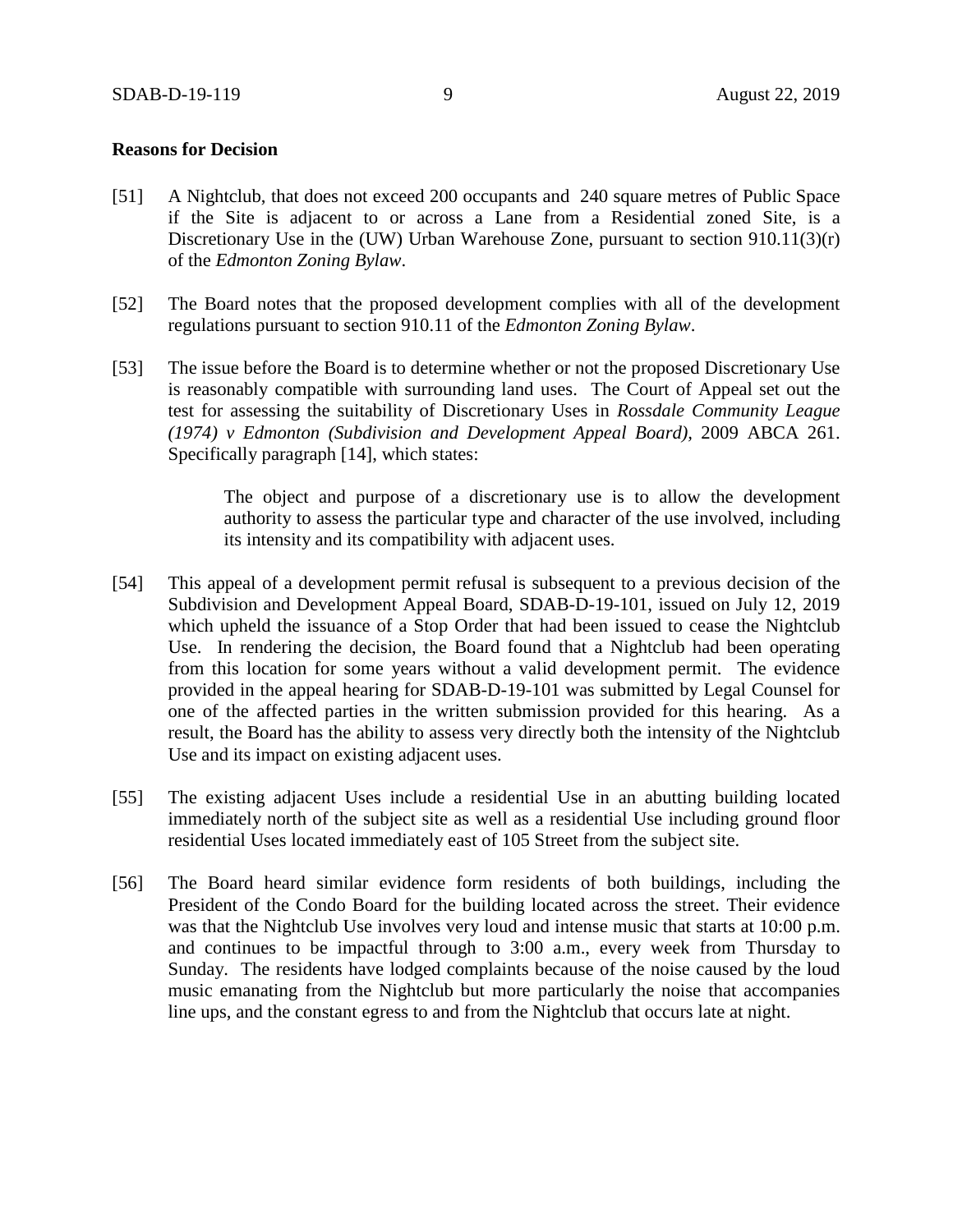- [57] Residents describe the frequency, intensity and duration of the noise impacts associated with this business to be far greater than those associated with Rogers Place which is located immediately north of the residential towers. The impacts on one resident were so severe that she had to move out of her condominium unit.
- [58] The Board finds that having a Nightclub Use, which is an intense Use, with significant noise and disruption occurring four nights per week from the hours of 10:00 p.m. to 3:00 a.m. is not a compatible Use with the residential Uses that abut and surround the subject site.
- [59] For all of these reasons, the Board agrees with the decision made by the Development Authority and finds that the proposed Nightclub is a Use that is not compatible with the existing adjacent land uses and the Board declines to exercise its discretion to allow this Use. The development is refused.

Mr. I. Wachowicz, Chair Subdivision and Development Appeal Board

Board members in attendance: Mr. M. Young, Mr. L. Pratt, Mr. A. Peterson, Ms. L. Delfs